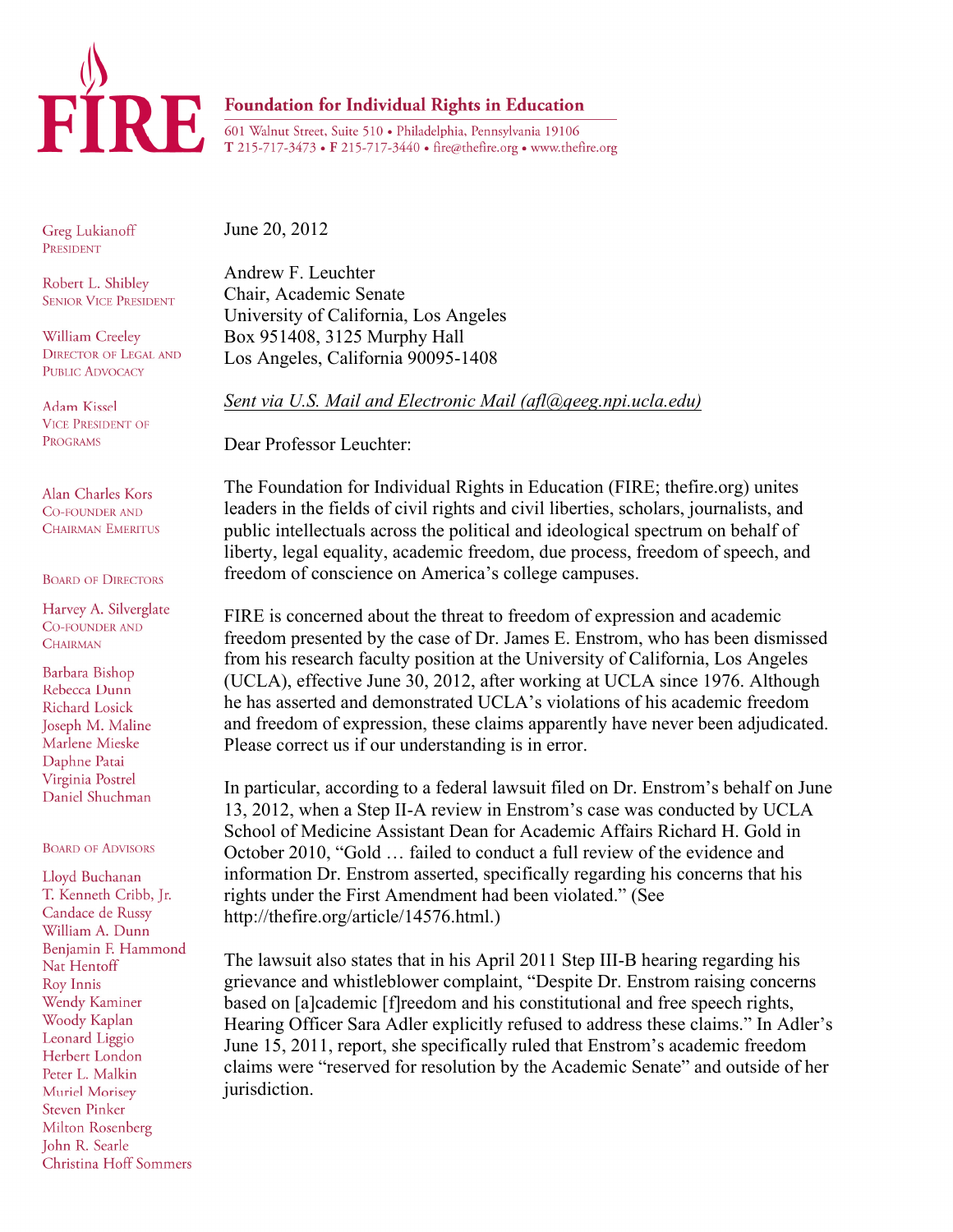Finally, in a June 4, 2012, letter to Enstrom from David B. Teplow, Chair of the UCLA Academic Senate's Committee on Academic Freedom, Teplow wrote that the committee had

sent a letter to Chancellor Block [in 2012] asking that he respond to an earlier [April 15, 2011] letter that requested more detailed information on the University's position with respect to your situation. To this date, we have not received a response from Chancellor Block.

It appears that UCLA has no working procedure for evaluating the academic freedom and free speech claims of its faculty. If formal grievance processes at UCLA limit the scope of adjudicable complaints so as to exclude issues of academic freedom and free speech, faculty and researchers have no official recourse for adjudication of those claims. Furthermore, when the UCLA administration ignores the Committee on Academic Freedom's requests for information, it appears that there is no recourse at all.

FIRE asks the Academic Senate to act to ensure that Dr. Enstrom's claims are properly adjudicated. FIRE further asks that the Academic Senate work with the UCLA administration to revise the university's policies to ensure that academic freedom and freedom of expression for faculty researchers are protected in the future.

FIRE requests a response by June 30, 2012, the date upon which Enstrom's appointment expires. I hope that by June 30 the Academic Senate will, at least, initiate the actions needed to secure fundamental freedoms at UCLA.

Sincerely,

Usse

Adam Kissel Vice President of Programs

cc:

Linda Sarna, Vice-Chair/Chair Elect, Academic Senate Ann Karagonian, Immediate Past Chair, Academic Senate David B. Teplow, Chair, Senate Committee on Academic Freedom Carol Bakhos, Academic Senate Executive Board Andrea Fraser, Academic Senate Executive Board Malcolm Gordon, Academic Senate Executive Board Doug Hollan, Academic Senate Executive Board David Lopez, Academic Senate Executive Board Ajit K. Mal, Academic Senate Executive Board Joseph Nagy, Academic Senate Executive Board William Oppenheim, Academic Senate Executive Board Richard Weiss, Academic Senate Executive Board Doris Melkonian, Academic Senate Executive Board Raquel Saxe, Academic Senate Executive Board Seana Shirin, Senate Committee on Academic Freedom